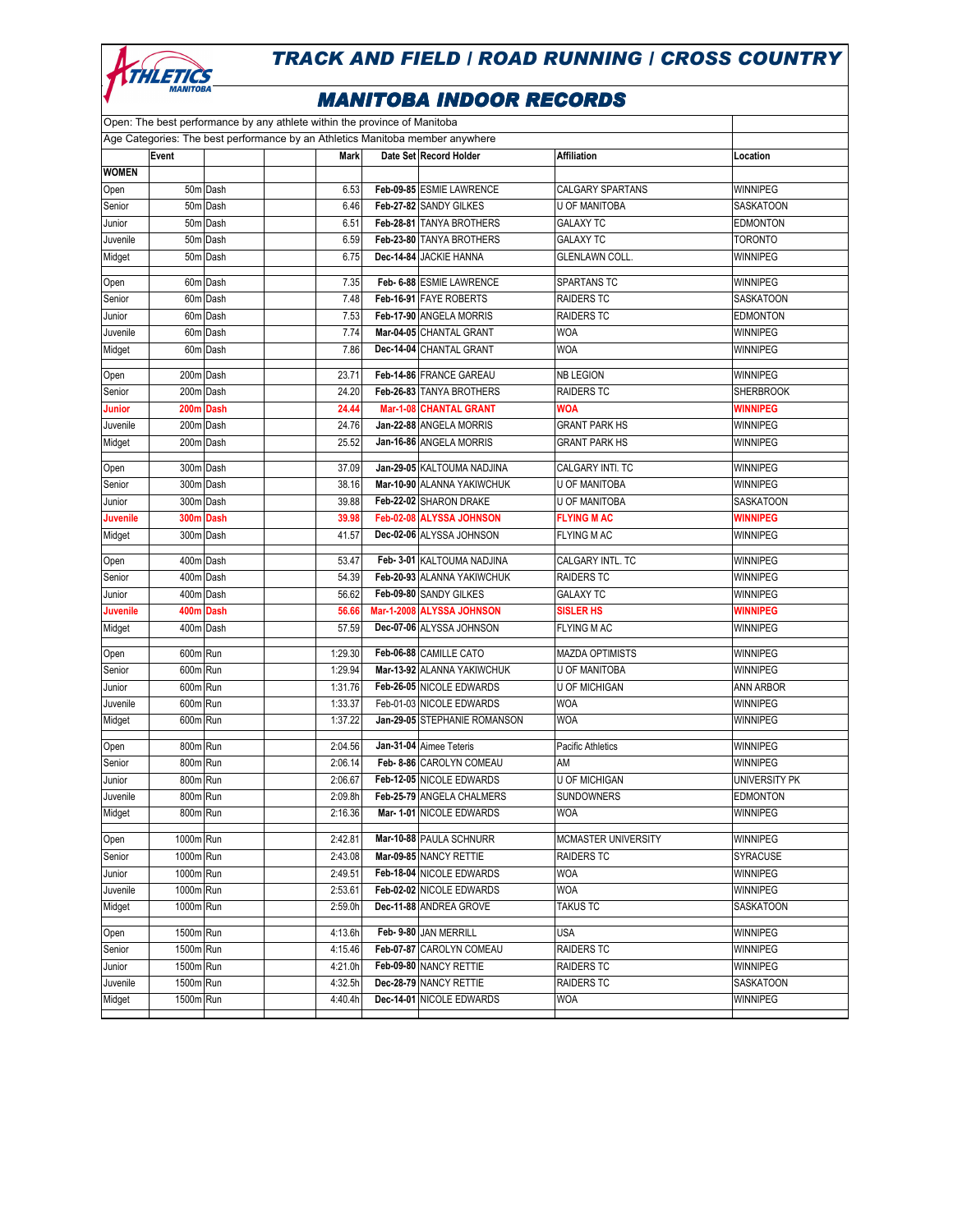

|                                                                               | Open: The best performance by any athlete within the province of Manitoba |             |          |             |  |                             |                                                                                       |                 |  |  |
|-------------------------------------------------------------------------------|---------------------------------------------------------------------------|-------------|----------|-------------|--|-----------------------------|---------------------------------------------------------------------------------------|-----------------|--|--|
| Age Categories: The best performance by an Athletics Manitoba member anywhere |                                                                           |             |          |             |  |                             |                                                                                       |                 |  |  |
|                                                                               | Event                                                                     |             |          | <b>Mark</b> |  | Date Set Record Holder      | <b>Affiliation</b>                                                                    | Location        |  |  |
| Open                                                                          | 3000m Run                                                                 |             |          | 9:04.88     |  | Mar-12-88 BRENDA SHACKLETON | <b>U OF VICTORIA</b>                                                                  | WINNIPEG        |  |  |
| Senior                                                                        | 3000m Run                                                                 |             |          | 9:11.71     |  | Feb-18-90 ANGELA CHALMERS   |                                                                                       | <b>EDMONTON</b> |  |  |
| Junior                                                                        | 3000m Run                                                                 |             |          | 9:45.03     |  | Mar-13-82 CAROL HOWE        |                                                                                       | <b>EDMONTON</b> |  |  |
| Juvenile                                                                      | 3000m Run                                                                 |             |          | 9:45.03     |  | Mar-13-82 CAROL HOWE        |                                                                                       | <b>EDMONTON</b> |  |  |
| Midget                                                                        | 3000m Run                                                                 |             |          | 10:34.72    |  | Jan-21-01 LAUREN CHAMPAGNE  |                                                                                       | WINNIPEG        |  |  |
| Open                                                                          | 5000m Run                                                                 |             |          | 16:29.5h    |  | Dec-20-85 SANDY RETTIE      | <b>RAIDERS TC</b>                                                                     | WINNIPEG        |  |  |
| Senior                                                                        | 5000m Run                                                                 |             |          | 16:29.5h    |  | Dec-20-85 SANDY RETTIE      | <b>RAIDERS TC</b>                                                                     | <b>WINNIPEG</b> |  |  |
| Open                                                                          |                                                                           | 50m Hurdles |          | 6.98        |  | Feb-17-79 CANDY YOUNG       | <b>USA</b>                                                                            | WINNIPEG        |  |  |
| Senior                                                                        |                                                                           | 50m Hurdles | 33"-8.5m | 7.34        |  | Feb-29-96 JANNA NIKKEL      | <b>ECHO ATHLETICS</b>                                                                 | <b>WINNIPEG</b> |  |  |
| Senior                                                                        |                                                                           | 50m Hurdles | 33"-8.5m | 7.34        |  | Mar-05-94 JANNA NIKKEL      | <b>TAKUS TC</b>                                                                       | WINNIPEG        |  |  |
| Junior                                                                        |                                                                           | 50m Hurdles | 33"-8.5m | 7.41        |  | Feb-19-83 NANCY MCCUAIG     | <b>TAKUS TC</b>                                                                       | <b>EDMONTON</b> |  |  |
| Juvenile                                                                      |                                                                           | 50m Hurdles | 30"-8m   | 7.50        |  | Feb-02-90 JANNA NIKKEL      | <b>TAKUS TC</b>                                                                       | WINNIPEG        |  |  |
| Midget                                                                        |                                                                           | 50m Hurdles | 30"-7.5m | 8.24        |  | Mar-06-98 ALANNA BOUDREAU   | OAK PARK HS                                                                           | WINNIPEG        |  |  |
| Open                                                                          |                                                                           | 60m Hurdles | 33"-8.5m | 8.30        |  | Feb-21-93 SONIA PAQUETTE    | QU-COCH                                                                               | WINNIPEG        |  |  |
| Senior                                                                        |                                                                           | 60m Hurdles | 33"-8.5m | 8.45        |  | Mar-12-94 JANNA NIKKEL      | <b>U OF MANITOBA</b>                                                                  | <b>WINNIPEG</b> |  |  |
| Senior                                                                        |                                                                           | 60m Hurdles | 33"-8.5m | 8.45        |  | Feb-25-94 JANNA NIKKEL      | <b>U OF MANITOBA</b>                                                                  | <b>EDMONTON</b> |  |  |
| Junior                                                                        |                                                                           | 60m Hurdles | 33"-8.5m | 8.56        |  | Feb-28-92 JANNA NIKKEL      | <b>TAKUS TC</b>                                                                       | SASKATOON       |  |  |
| <b>Juvenile</b>                                                               |                                                                           | 60m Hurdles | 30"-8.5m | 9.03        |  | Mar-1-08 ALYSSA JOHNSON     | <b>SISLER HS</b>                                                                      | <b>WINNIPEG</b> |  |  |
| Juvenile                                                                      |                                                                           | 60m Hurdles | 30"-8m   | 9.10        |  | Feb-24-89 LINDSAY INGRAM    | <b>TAKUS TC</b>                                                                       | SASKATOON       |  |  |
| Midget                                                                        |                                                                           | 60m Hurdles | 30"-7.5m | 9.45        |  | Dec-08-06 Alyssa Johnson    | Flying M                                                                              | WINNIPEG        |  |  |
| Open                                                                          | 4x100m Relay                                                              |             |          | 48.20       |  | Feb-03-90 WC GAMES TEAM     |                                                                                       | WINNIPEG        |  |  |
| Senior                                                                        | 4x100m Relay                                                              |             |          | 48.20       |  | Feb-03-90 WC GAMES TEAM     |                                                                                       | WINNIPEG        |  |  |
| Junior                                                                        | 4x100m Relay                                                              |             |          | 49.49       |  | Mar-05-94 RAIDERS TC        |                                                                                       | <b>WINNIPEG</b> |  |  |
| Juvenile                                                                      | 4x100m Relay                                                              |             |          | 50.37       |  | Feb-02-90 TAKUS TC          |                                                                                       | WINNIPEG        |  |  |
| Midget                                                                        | 4x100m Relay                                                              |             |          | 51.13       |  | Feb-06-88 TAKUS TC          |                                                                                       | WINNIPEG        |  |  |
|                                                                               |                                                                           |             |          |             |  |                             |                                                                                       |                 |  |  |
| Open                                                                          | 4x200m Relay                                                              |             |          | 1:38.34     |  | Mar-11-95 U OF WINDSOR      |                                                                                       | WINNIPEG        |  |  |
| Senior                                                                        | 4x200m Relay                                                              |             |          | 1:38.57     |  | Mar-10-84 U OF MANITOBA     | NANCY MCCUAIG, TANYA BROTHERS,<br>CHERYL CROXFORD, RUTH HADDEN                        | QUEBEC CITY     |  |  |
| Junior                                                                        | 4x200m Relay                                                              |             |          | 1:44.96     |  | Mar-14-82 TAKUS TC          | THORNA SCOTT, NANCY MCCUAIG,<br>LESLIE ALLISON, D. MACKENZIE                          | <b>EDMONTON</b> |  |  |
| Juvenile                                                                      | 4x200m Relay                                                              |             |          | 1:49.7h     |  | Mar-18-89 GLENLAWN COLL     |                                                                                       | WINNIPEG        |  |  |
| <b>Midget</b>                                                                 | 4x200m Relay                                                              |             |          | 1:50.81     |  |                             | Feb-16-08 STRIDE AHEAD TOUGH TRACK A. ANDRUSHKO, M. KINZEL, H. MCLEAN,<br>A. GRACEFFO | <b>WINNIPEG</b> |  |  |
| Open                                                                          | 4x400m Relay                                                              |             |          | 3:42.2h     |  | Feb-11-84 TAKUS TC          |                                                                                       | <b>WINNIPEG</b> |  |  |
| Senior                                                                        | 4x400m Relay                                                              |             |          | 3:42.2h     |  | Feb-11-84 TAKUS TC          |                                                                                       | WINNIPEG        |  |  |
| Junior                                                                        | 4x400m Relay                                                              |             |          | 4:00.12     |  | Feb-20-83 WINGS TC          | JODIE GRINDELL, ANDREA PACI, D.                                                       | <b>EDMONTON</b> |  |  |
|                                                                               |                                                                           |             |          |             |  |                             | MACKENZIE, TRISA ZIMMERMAN                                                            |                 |  |  |
| Juvenile                                                                      | 4x400m Relay                                                              |             |          | 4:02.8h     |  | Jan-17-86 WINGS TC          | LORNA SHAW, DIANA TOTH, TRISA<br>ZIMMERMAN, SHERYL VAN NEST                           | <b>WINNIPEG</b> |  |  |
| Midget                                                                        | 4x400m Relay                                                              |             |          | 4:09.9h     |  | Dec-10-88 WINGS TC          |                                                                                       | WINNIPEG        |  |  |
|                                                                               |                                                                           |             |          |             |  |                             |                                                                                       | WINNIPEG        |  |  |
| Open                                                                          | 4x800m Relay                                                              |             |          | 8:32.34     |  | Jan-31-04 PACIFIC ATHLETICS |                                                                                       | WINNIPEG        |  |  |
| Senior                                                                        | 4x800m Relay                                                              |             |          | 9:02.71     |  | Mar-10-90 U OF MANITOBA     | ANDREA PERNITSKY, LORNA SHAW,<br>CHERYL MURPHY, BRENDA BAKER                          | WINNIPEG        |  |  |
| Open                                                                          |                                                                           | High Jump   |          | 1.95m       |  | Feb- 9-80 DEBBIE BRILL      | PACIFIC COAST CLUB                                                                    | WINNIPEG        |  |  |
| Senior                                                                        |                                                                           | High Jump   |          | 1.80m       |  | Mar-06-97 TAMMY MAHON       | <b>UNATTACHED</b>                                                                     | WINNIPEG        |  |  |
| Junior                                                                        |                                                                           | High Jump   |          | 1.80m       |  | Mar-06-97 TAMMY MAHON       | UNATTACHED                                                                            | WINNIPEG        |  |  |
| Juvenile                                                                      |                                                                           | High Jump   |          | 1.80m       |  | Mar-06-97 TAMMY MAHON       | UNATTACHED                                                                            | WINNIPEG        |  |  |
| Midget                                                                        |                                                                           | High Jump   |          | 1.70m       |  | Nov-21-86 ANDRA YOUNES      | <b>FLYING M AC</b>                                                                    | WINNIPEG        |  |  |
|                                                                               |                                                                           |             |          |             |  |                             |                                                                                       |                 |  |  |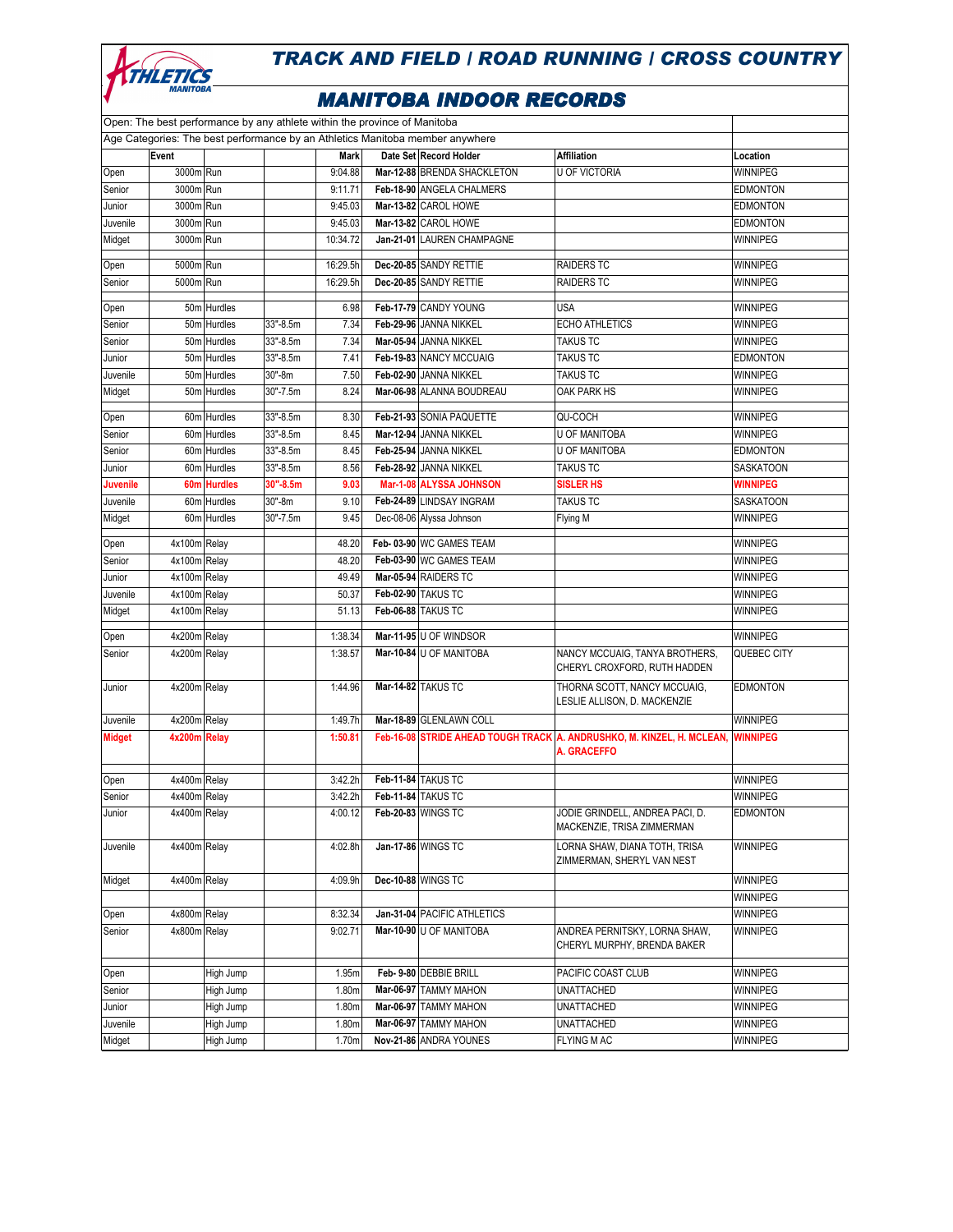

| Open: The best performance by any athlete within the province of Manitoba     |       |                   |        |                   |                              |                           |                    |
|-------------------------------------------------------------------------------|-------|-------------------|--------|-------------------|------------------------------|---------------------------|--------------------|
| Age Categories: The best performance by an Athletics Manitoba member anywhere |       |                   |        |                   |                              |                           |                    |
|                                                                               | Event |                   |        | <b>Mark</b>       | Date Set Record Holder       | <b>Affiliation</b>        | Location           |
| Open                                                                          |       | Pole Vault        |        | 4.15m             | Mar-02-02 JACKIE HONEY       | <b>WOA</b>                | WINNIPEG           |
| Senior                                                                        |       | Pole Vault        |        | 4.15m             | Mar-02-02 JACKIE HONEY       | <b>WOA</b>                | <b>WINNIPEG</b>    |
| Senior                                                                        |       | Pole Vault        |        | 4.15m             | Feb- 3-01 JACKIE HONEY       | <b>WOA</b>                | <b>FLAGSTAFF</b>   |
| <b>Junior</b>                                                                 |       | <b>Pole Vault</b> |        | 3.00m             | Feb-20-08 SARAH BOILA        | <b>WOA</b>                | <b>WINNIPEG</b>    |
| <b>Junior</b>                                                                 |       | <b>Pole Vault</b> |        | 3.00m             | Feb-20-08 GAUTHIER, CARISSA  | <b>WOA</b>                | <b>WINNIPEG</b>    |
| <b>Juvenile</b>                                                               |       | <b>Pole Vault</b> |        | 3.00m             | Feb-20-08 SARAH BOILA        | <b>WOA</b>                | <b>WINNIPEG</b>    |
| <b>Juvenile</b>                                                               |       | <b>Pole Vault</b> |        | 3.00m             | Feb-20-08 GAUTHIER, CARISSA  | <b>WOA</b>                | <b>WINNIPEG</b>    |
| <b>Midget</b>                                                                 |       | <b>Pole Vault</b> |        | 3.00 <sub>m</sub> | Feb-20-08 GAUTHIER, CARISSA  | <b>WOA</b>                | <b>WINNIPEG</b>    |
| Open                                                                          |       | Long Jump         |        | 6.12m             | Feb-21-93 NICOLE DEVONISH    | ON-EG                     | <b>WINNIPEG</b>    |
| Senior                                                                        |       | Long Jump         |        | 5.98m             | Feb-21-91 KERRI DROSDOWECH   | <b>AOTC</b>               | <b>MINNEAPOLIS</b> |
| Junior                                                                        |       | Long Jump         |        | 5.78m             | Feb-25-00 JILL BROCK         | <b>U OF MANITOBA</b>      | <b>WINNIPEG</b>    |
| Juvenile                                                                      |       | Long Jump         |        | 5.65m             | Mar- 8-80 TANYA BROTHERS     | <b>GALAXT TC</b>          | <b>EDMONTON</b>    |
| Midget                                                                        |       | Long Jump         |        | 5.27m             | Jan-13-73 KIM SAUNDERS       | <b>ISAAC NEWTON</b>       | WINNIPEG           |
| Open                                                                          |       | Triple Jump       |        | 12.83m            | Feb-21-93 KELLY DINSMORE     | ONTARIO-BOARD             | WINNIPEG           |
| Senior                                                                        |       | Triple Jump       |        | 12.89m            | Feb-20-90 LAVERNE CLARKE     | <b>AOTC</b>               | <b>FLAGSTAFF</b>   |
| Juvenile                                                                      |       | Triple Jump       |        | 11.50m            | Mar-04-00 ALANNA BOUDREAU    | <b>WOA</b>                | WINNIPEG           |
| Junior                                                                        |       | Triple Jump       |        | 11.50m            | Mar-04-00 ALANNA BOUDREAU    | <b>WOA</b>                | WINNIPEG           |
| Midget                                                                        |       | Triple Jump       |        | 11.40m            | Mar-02-93 TARA SCHWABE       | <b>RAIDERS TC</b>         | WINNIPEG           |
| Open                                                                          |       | Shot Put          | 4kg    | 16.74m            | Jan-28-95 GEORGETTE REED     | <b>CALGARY SPARTANS</b>   | WINNIPEG           |
| Senior                                                                        |       | Shot Put          | 4kg    | 16.20m            | Feb-21-88 MELODIE TORCOLACCI | <b>MTC</b>                | <b>WINDSOR</b>     |
| Junior                                                                        |       | Shot Put          | 4kg    | 14.77m            | Jan-05-68 MAUREEN DOWDS      | U OF MANITOBA             | <b>EDMONTON</b>    |
| Juvenile                                                                      |       | Shot Put          | 4kg    | 13.51m            | Dec-12-86 SUSANNE DANDENAULT | <b>AOTC</b>               | WINNIPEG           |
| Midget                                                                        |       | Shot Put          | 4kg    | 12.09m            | Feb-08-85 SUSANNE DANDENAULT | <b>AOTC</b>               | WINNIPEG           |
| <b>Midget</b>                                                                 |       | <b>Shot Put</b>   | 3kg    | 9.47m             | Feb-16-08 DANIKA AIME        | <b>LOCKPORT SCHOOL</b>    | <b>WINNIPEG</b>    |
| Open                                                                          |       | Wght Thr          | 9.09kg | 19.00m            | Jan-29-05 Megan Reid         | U of Saskatchewan         | WINNIPEG           |
| Senior                                                                        |       | Wght Thr          | 9.09kg | 17.04m            | Mar- 6-98 NOREENA BODAGLO    | <b>U OF MANITOBA</b>      | <b>WINNIPEG</b>    |
| Junior                                                                        |       | Wght Thr          | 9.09kg | 13.78m            | Feb-20-93 NOREENA BODAGLO    | <b>AOTC</b>               | WINNIPEG           |
| <b>Juvenile</b>                                                               |       | <b>Wght Thr</b>   | 9.09kg | 9.78m             | Dec-01-07 KAREN FERRIS       | <b>FLYING M ATHLETICS</b> | <b>WINNIPEG</b>    |
| Open                                                                          |       | Pentathlon        |        | 3978              | Feb-27-04 JESSICA ZELINKA    | U OF CALGARY              | WINNIPEG           |
| Senior                                                                        |       | Pentathlon        |        | 3513              | Feb-27-99 MELANIE GREGG      | <b>U OF MANITOBA</b>      | EDMONTON           |
| Junior                                                                        |       | Pentathlon        |        | 3451              | Feb-26-00 JILL BROCK         | <b>U OF MANITOBA</b>      | WINNIPEG           |
| Juvenile                                                                      |       | Pentathlon        |        | 2829              | Jan-18-06 DANIELLE O'DONNELL | <b>TOUGH TRACK</b>        | WINNIPEG           |
| Midget                                                                        |       | Pentathlon        |        | 2354              | Dec-31-88 SUSAN CLARKE       | <b>AOTC</b>               | WINNIPEG           |
|                                                                               |       |                   |        |                   |                              |                           |                    |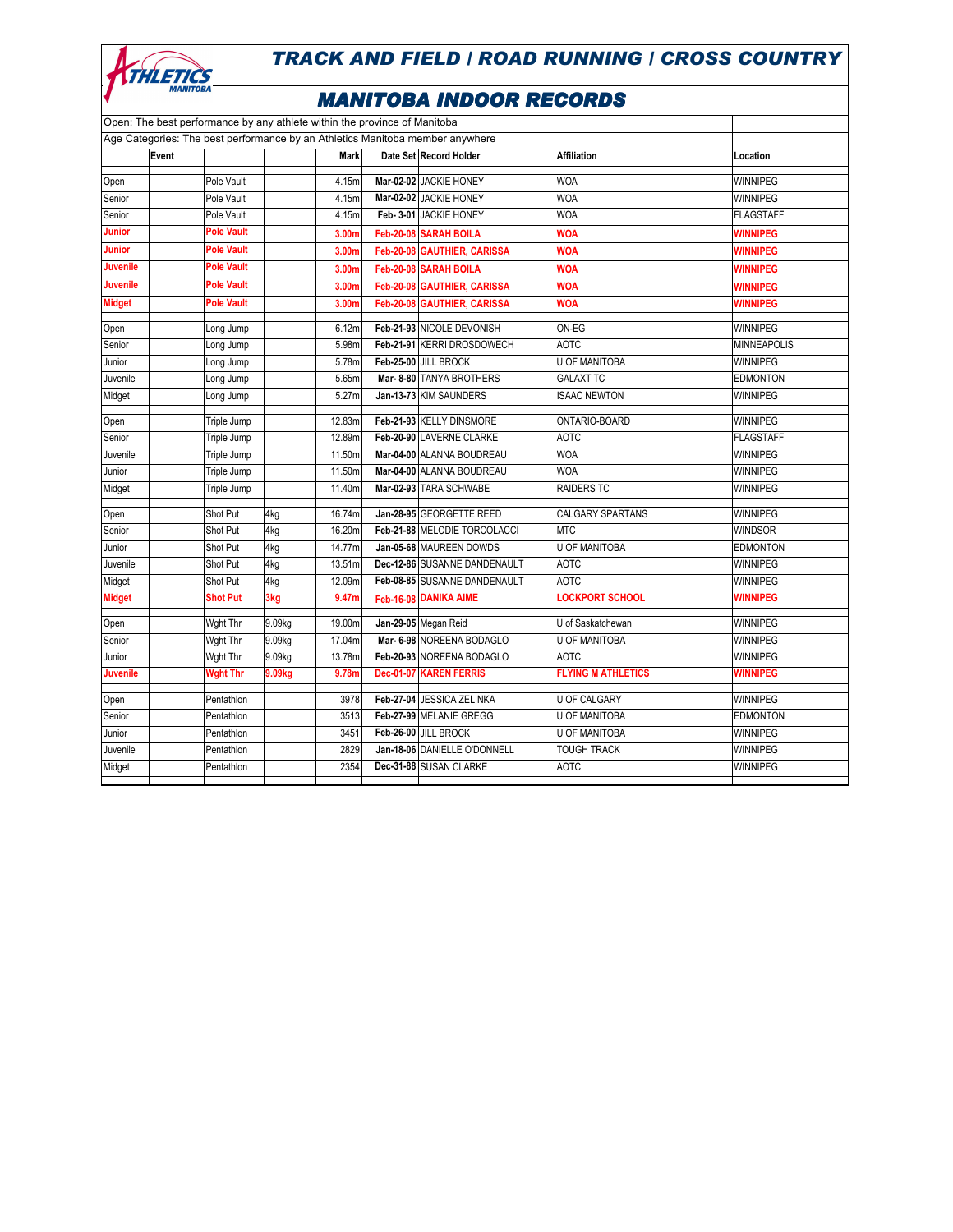

| Open: The best performance by any athlete within the province of Manitoba     |           |          |          |  |                               |                         |                    |  |  |
|-------------------------------------------------------------------------------|-----------|----------|----------|--|-------------------------------|-------------------------|--------------------|--|--|
| Age Categories: The best performance by an Athletics Manitoba member anywhere |           |          |          |  |                               |                         |                    |  |  |
| <b>MEN</b>                                                                    | Event     |          | Mark     |  | Date Set Record Holder        | <b>Affiliation</b>      | Location           |  |  |
| Open                                                                          |           | 50m Dash | 5.82     |  | Feb-17-79 STEVE RIDDICK       | USA                     | WINNIPEG           |  |  |
| Open                                                                          |           | 50m Dash | 5.82     |  | Jan-21-89 WAYNE CRUMP         | <b>RAIDERS TC</b>       | <b>WINNIPEG</b>    |  |  |
| Senior                                                                        |           | 50m Dash | 5.82     |  | Jan-21-89 WAYNE CRUMP         | <b>RAIDERS TC</b>       | WINNIPEG           |  |  |
| Junior                                                                        |           | 50m Dash | 5.90     |  | Feb-26-83 COURTNEY BROWN      | <b>AOTC</b>             | <b>SHERBROOK</b>   |  |  |
| Juvenile                                                                      |           | 50m Dash | 5.98     |  | Dec-28-82 COURTNEY BROWN      | <b>AOTC</b>             | SASKATOON          |  |  |
| Midget                                                                        |           | 50m Dash | 6.23     |  | Dec-30-80 COURTNEY BROWN      | <b>AOTC</b>             | SASKATOON          |  |  |
| Open                                                                          |           | 60m Dash | 6.59     |  | Feb-20-93 BRUNY SURIN         | <b>VIDE</b>             | <b>WINNIPEG</b>    |  |  |
| Senior                                                                        |           | 60m Dash | 6.69     |  | Feb-21-87 RICK JONES          | RAIDERS TC              | <b>EDMONTON</b>    |  |  |
| Juvenile                                                                      |           | 60m Dash | 6.83     |  | Dec-29-82 COURTNEY BROWN      | <b>AOTC</b>             | SASKATOON          |  |  |
| Junior                                                                        |           | 60m Dash | 6.83     |  | Dec-29-82 COURTNEY BROWN      | <b>AOTC</b>             | SASKATOON          |  |  |
| <b>Midget</b>                                                                 |           | 60m Dash | 7.31     |  | Dec-08-07 BEN ALLEN           | <b>KELVIN</b>           | <b>WINNIPEG</b>    |  |  |
| Open                                                                          | 200m Dash |          | 21.27    |  | Feb-15-87 CYPRIAN ENWEANI     | SASKATCHEWAN            | WINNIPEG           |  |  |
| Senior                                                                        | 200m Dash |          | 21.36    |  | Feb-11-84 CAL LANGFORD        | <b>RAIDERS TC</b>       | WINNIPEG           |  |  |
| Junior                                                                        | 200m Dash |          | 21.37    |  | Feb-11-84 COURTNEY BROWN      | <b>AOTC</b>             | WINNIPEG           |  |  |
| Juvenile                                                                      | 200m Dash |          | 22.45    |  | Mar- 2-01 NATHAN VADEBONCOEUR | <b>WOA</b>              | <b>WINNIPEG</b>    |  |  |
| Midget                                                                        | 200m Dash |          | 23.60    |  | Dec-11-99 NATHAN VADEBONCOEUR | <b>WOA</b>              | WINNIPEG           |  |  |
| Open                                                                          | 300m Dash |          | 32.53    |  | Feb-02-08 TYLER CHRISTOPHER   | <b>LEGACY ATHLETICS</b> | <b>WINNIPEG</b>    |  |  |
| Senior                                                                        | 300m Dash |          | 33.62    |  | Feb-09-85 ANDRE SMITH         | <b>RAIDERS TC</b>       | WINNIPEG           |  |  |
| Junior                                                                        | 300m Dash |          | 34.1h    |  | Jan-26-84 COURNTEY BROWN      | <b>AOTC</b>             | WINNIPEG           |  |  |
| Juvenile                                                                      | 300m Dash |          | 35.55    |  | Dec-01-01 NATHAN VADEBONCOEUR | <b>WOA</b>              | <b>WINNIPEG</b>    |  |  |
| Midget                                                                        | 300m Dash |          | 37.25    |  | Dec-29-80 COURTNEY BROWN      | <b>AOTC</b>             | SASKATOON          |  |  |
| Open                                                                          | 400m Dash |          | 47.07    |  | Feb-20-93 MARK JACKSON        | <b>PHOENIX</b>          | WINNIPEG           |  |  |
| Senior                                                                        | 400m Dash |          | 47.08    |  | Feb-06-88 ANDRE SMITH         | <b>RAIDERS TC</b>       | WINNIPEG           |  |  |
| Junior                                                                        | 400m Dash |          | 47.98    |  | Dec-16-03 NATHAN VADEBONCOEUR | <b>WOA</b>              | WINNIPEG           |  |  |
| Juvenile                                                                      | 400m Dash |          | 49.53    |  | Mar-04-00 ERIK SPROLL         | ST. PAULS HS            | WINNIPEG           |  |  |
| Midget                                                                        | 400m Dash |          | 52.1h    |  | Dec-29-73 GARRY KOENIG        | RAZORBACK TC            | SASKATOON          |  |  |
| Midget                                                                        | 400m Dash |          | 52.1h    |  | Mar-20-87 BRAD CUMMINGS       | <b>WESTDALE JR HIGH</b> | WINNIPEG           |  |  |
| Open                                                                          | 600m Run  |          | 1:16.10  |  | Mar-11-95 BYRON GOODWIN       | <b>U OF MANITOBA</b>    | WINNIPEG           |  |  |
| Senior                                                                        | 600m Run  |          | 1:16.10  |  | Mar-11-95 BYRON GOODWIN       | U OF MANITOBA           | WINNIPEG           |  |  |
| Junior                                                                        | 600m Run  |          | 1:19.39  |  | Mar-8-07 FERGUSON, QUIN       | U OF MANITOBA           | <b>MONTREAL</b>    |  |  |
| Midget                                                                        | 600m Run  |          | 1:28.67  |  | Jan-13-96 JORDAN FIERCE       | <b>WOA</b>              | WINNIPEG           |  |  |
| Juvenile                                                                      | 600m Run  |          | 1:20.5h  |  | Dec-02-00 ERIK SPROLL         | <b>UNATTACHED</b>       | WINNIPEG           |  |  |
| Open                                                                          | 800m Run  |          | 1:49.22  |  | Feb-30-93 KEVIN SULLIVAN      | <b>BRANTFORD</b>        | WINNIPEG           |  |  |
| Senior                                                                        | 800m Run  |          | 1:48.16  |  | Feb-12-05 ERIK SPROLL         | KANSAS STATE            | AMES               |  |  |
| Junior                                                                        | 800m Run  |          | 1:50.07  |  | Feb- 9-02 ERIK SPROLL         |                         | AMES               |  |  |
| Juvenile                                                                      | 800m Run  |          | 1:53.40  |  | Feb- 5-00 ERIK SPROLL         |                         | WINNIPEG           |  |  |
| Midget                                                                        | 800m Run  |          | 2:01.50  |  | Feb-17-96 JORDAN FIERCE       |                         | WINNIPEG           |  |  |
| Open                                                                          | 1000m Run |          | 2:23.2h  |  | Mar-09-90 MIKE BURKE          | U OF TORONTO            | WINNIPEG           |  |  |
| Senior                                                                        | 1000m Run |          | 2:23.03  |  | Feb-23-96 DARYL FILLION       | U OF MANITOBA           | <b>EDMONTON</b>    |  |  |
| Junior                                                                        | 1000m Run |          | 2:26.21  |  | Feb-28-03 KRISTJAN HUNTER     | IOWA STATE              | <b>LINCOLN</b>     |  |  |
| Juvenile                                                                      | 1000m Run |          | 2:32.40  |  | Dec-04-99 ERIK SPROLL         | PRAIRIE FIRE            | WINNIPEG           |  |  |
| Midget                                                                        | 1000m Run |          | 2:41.5h  |  | Dec-11-87 DEAN GURNEY         | PACESETTER              | <b>WINNIPEG</b>    |  |  |
| Open                                                                          | 1500m Run |          | 3:41.87  |  | Feb- 6-88 DOUG CONSIGLIO      | U OF ARKANSAS           | <b>WINNIPEG</b>    |  |  |
| Senior                                                                        | 1500m Run |          | 3:47.35  |  | Mar-09-90 HENRY KLASSEN       | PACESETTER              | <b>WINNIPEG</b>    |  |  |
| Junior                                                                        | 1500m Run |          | 3:53.6h  |  | Feb-09-80 CAREY PENNER        | DAKOTA COLLEGIATE       | <b>WINNIPEG</b>    |  |  |
| Juvenile                                                                      | 1500m Run |          | 3:57.32  |  | Mar-03-01 KRISTJAN HUNTER     | <b>WOA</b>              | WINNIPEG           |  |  |
| Midget                                                                        | 1500m Run |          | 4:10.4h  |  | Nov-26-71 ED ROMANOWSKI       | WINGS TC                | WINNIPEG           |  |  |
| Open                                                                          | 3000m Run |          | 8:01.89  |  | Feb- 1-03 GRAHAM HOOD         | PACIFIC ATLETICS        | WINNIPEG           |  |  |
| Senior                                                                        | 3000m Run |          | 8:08.31  |  | Mar- 8-91 DARREN KLASSEN      | U OF MANITOBA           | <b>WINDSOR</b>     |  |  |
| Junior                                                                        | 3000m Run |          | 8:19.09  |  | Feb- 7-87 DARREN KLASSEN      | <b>GWA</b>              | WINNIPEG           |  |  |
| Juvenile                                                                      | 3000m Run |          | 8:35.68  |  | Mar- 6-98 WILL THRIFT         | <b>WOA</b>              | WINNIPEG           |  |  |
| Midget                                                                        | 3000m Run |          | 9:02.11  |  | Dec-15-01 PABLO BATISTA       | <b>WOA</b>              | WINNIPEG           |  |  |
| Open                                                                          | 5000m Run |          | 14:25.1h |  | Jan-10-88 DARREN KLASSEN      | U OF MANITOBA           | WINNIPEG           |  |  |
| Senior                                                                        | 5000m Run |          | 14:10.0h |  | Jan-18-92 CHAD JOHNSTON       | PACESETTER              | <b>MINNEAPOLIS</b> |  |  |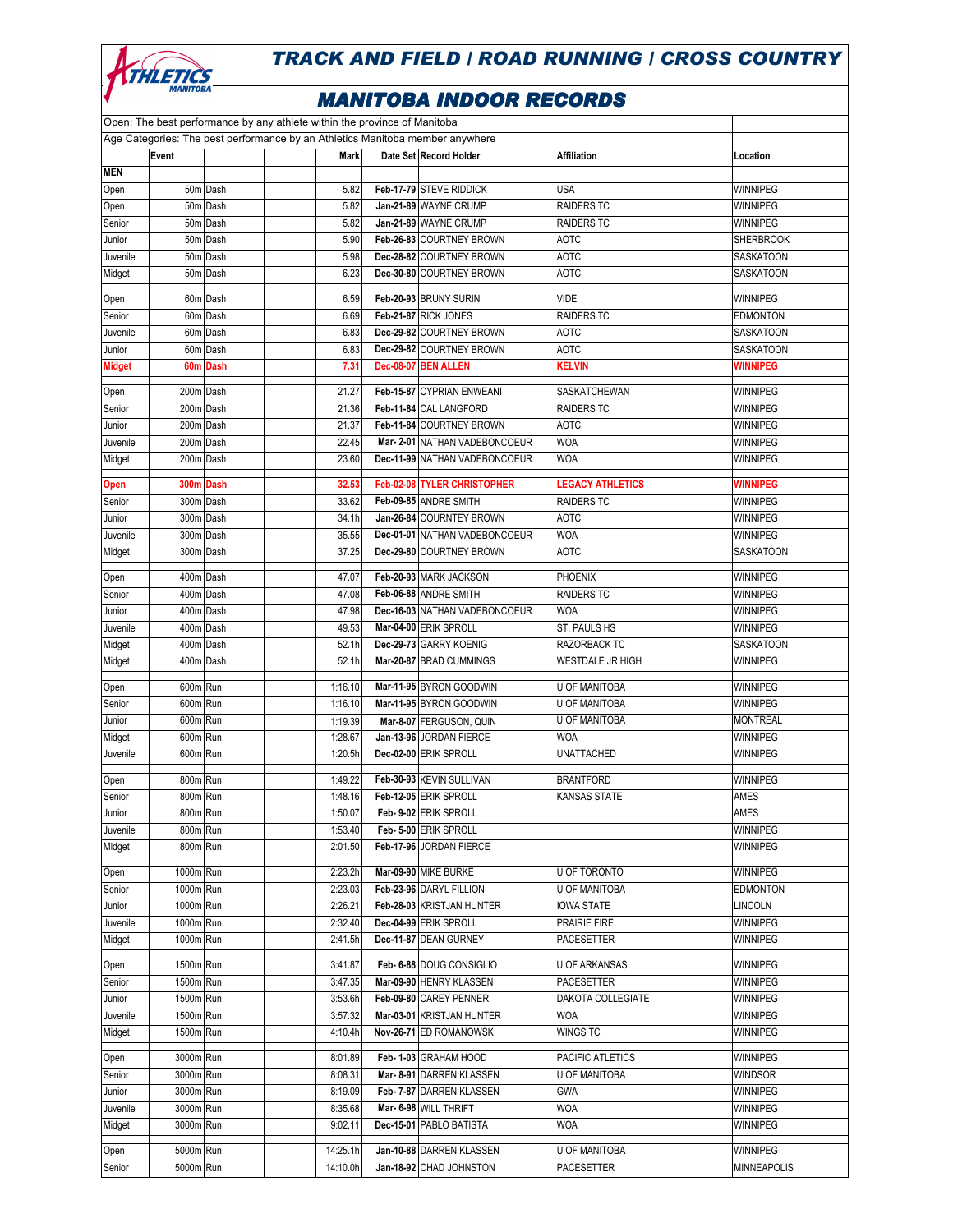

|                                                                               |              | Open: The best performance by any athlete within the province of Manitoba |           |             |                 |                                 |                                                                        |                   |  |
|-------------------------------------------------------------------------------|--------------|---------------------------------------------------------------------------|-----------|-------------|-----------------|---------------------------------|------------------------------------------------------------------------|-------------------|--|
| Age Categories: The best performance by an Athletics Manitoba member anywhere |              |                                                                           |           |             |                 |                                 |                                                                        |                   |  |
|                                                                               | Event        |                                                                           |           | <b>Mark</b> |                 | Date Set Record Holder          | <b>Affiliation</b>                                                     | Location          |  |
| Junior                                                                        | 5000m Run    |                                                                           |           | 14:46.2h    |                 | Dec-19-86 DARREN KLASSEN        | <b>GWA</b>                                                             | WINNIPEG          |  |
| Open                                                                          |              | 50m Hurdles                                                               | 42"-9.13m | 6.63        |                 | Feb-17-79 CHARLES FOSTER        | <b>USA</b>                                                             | WINNIPEG          |  |
| Senior                                                                        |              | 50m Hurdles                                                               | 42"-9.13m | 6.90        |                 | Mar-07-92 JARETT BACON          | <b>RAIDERS TC</b>                                                      | WINNIPEG          |  |
| Junior                                                                        |              | 50m Hurdles                                                               | 39"-9.13m | 7.13        |                 | Mar-08-80 SCOTT FLAGEL          | CCI                                                                    | <b>EDMONTON</b>   |  |
| Juvenile                                                                      |              | 50m Hurdles                                                               | 36"-8.5m  | 7.30        |                 | Mar-06-97 KELLY LOEWEN          | <b>WOA</b>                                                             | WINNIPEG          |  |
| Midget                                                                        |              | 50m Hurdles                                                               | 33"-8m    | 7.86        |                 | Mar-06-98 JUSTIN ROSS           | <b>WOA</b>                                                             | WINNIPEG          |  |
|                                                                               |              |                                                                           |           |             |                 |                                 |                                                                        |                   |  |
| Open                                                                          |              | 60m Hurdles                                                               | 42"-9.13m | 7.77        |                 | Feb-4-06 JARED MCLEOD           | <b>WOA</b>                                                             | WINNIPEG          |  |
| Senior                                                                        |              | 60m Hurdles                                                               | 42"-9.13m | 7.70        |                 | Jan-28-06 JARED MCLEOD          | <b>WOA</b>                                                             | LEXINGTON, KY     |  |
| Junior                                                                        |              | 60m Hurdles                                                               | 39"-9.13m | 8.38        |                 | Mar-15-86 KURT MAZUR            | U OF MB                                                                | <b>EDMONTON</b>   |  |
| Juvenile                                                                      |              | 60m Hurdles                                                               | 36"-9.13m | 8.81        |                 | <b>Dec-08-07 DALLAS CLEMENT</b> | <b>WOA</b>                                                             | <b>WINNIPEG</b>   |  |
| Juvenile                                                                      |              | 60m Hurdles                                                               | 36"-8.5m  | 8.75        |                 | Feb-10-04 STEFAN ARNASON        | <b>WOA</b>                                                             | WINNIPEG          |  |
| Midget                                                                        |              | 60m Hurdles                                                               | 33"-8.5m  | 9.16        |                 | Mar-3-06 JR VALDEZ              | <b>SISLER</b>                                                          | WINNIPEG          |  |
| Midget                                                                        |              | 60m Hurdles                                                               | 33"-8m    | 9.33        |                 | Mar- 4-99 THOM ETUK             | <b>GRANT PARK</b>                                                      | WINNIPEG          |  |
| Open                                                                          | 4x100m Relay |                                                                           |           | 42.55       |                 | Feb- 4-89 RAIDERS TC            |                                                                        | WINNIPEG          |  |
| Senior                                                                        | 4x100m Relay |                                                                           |           | 42.55       |                 | Feb-04-89 RAIDERS TC            |                                                                        | WINNIPEG          |  |
| Junior                                                                        | 4x100m Relay |                                                                           |           | 44.06       | Feb-02-91 AOTC  |                                 |                                                                        | WINNIPEG          |  |
| Juvenile                                                                      | 4x100m Relay |                                                                           |           | 45.31       |                 | Feb-02-90 SISLER HS             |                                                                        | WINNIPEG          |  |
| Midget                                                                        | 4x100m Relay |                                                                           |           | 48.14       |                 | Dec-28-86 FLYING M AC           | JEFF BOOK, JASON BOGEN, GREG<br>HODGES, GREG YOUNKA                    | SASKATOON         |  |
|                                                                               |              |                                                                           |           |             |                 |                                 |                                                                        |                   |  |
| Open                                                                          | 4x200m Relay |                                                                           |           | 1:27.05     |                 | Jan-29-94 CANADIAN JUNIOR TEAM  |                                                                        | WINNIPEG          |  |
| Senior                                                                        | 4x200m Relay |                                                                           |           | 1:28.01     |                 | Mar-11-89 U OF MANITOBA         | PETER ROBERTSON, DWAYNE FALK,<br>OLSON JARVIS, ED MOGE                 | SHERBROOKE        |  |
| <b>Junior</b>                                                                 | 4x200m Relay |                                                                           |           | 1:34.31     |                 | Feb-16-08 CDA GAMES PREP SQUAD  | <b>J.WATERS, M.PARTAKER,</b><br><b>M.GAJADHAR, B.MOLYNEAUX</b>         | <b>WINNIPEG</b>   |  |
| Juvenile                                                                      | 4x200m Relay |                                                                           |           | 1:35.49     | Mar-13-82 AOTC  |                                 | GREG BRYSON, DAVE MCILRAITH, DAVE EDMONTON<br>MCKENZIE, COURNTEY BROWN |                   |  |
| <b>Midget</b>                                                                 | 4x200m Relay |                                                                           |           | 1:38.45     |                 | Dec-07-07 KELVIN HIGH SCHOOL    | PATRICK DUNCAN, M.FITKOWSKY,<br><b>VINNY CANNATA,BEN ALLEN</b>         | <b>WINNIPEG</b>   |  |
| Open                                                                          | 4x400m Relay |                                                                           |           | 3:15.94     |                 | Mar-14-92 U OF MANITOBA         | WAYNE CRUMP, SIMON TREPEL, BRUCE WINNIPEG<br>PLAXTON, BYRON GOODWIN    |                   |  |
| Senior                                                                        | 4x400m Relay |                                                                           |           | 3:13.31     |                 | Jan-31-87 RAIDERS TC            | PETER STOVEL, GORD ORLIKOW,<br>ANDRE SMITH, CAL LANGFORD               | SHERBROOKE        |  |
| Junior                                                                        | 4x400m Relay |                                                                           |           | 3:23.37     | Mar-06-88 TAKUS |                                 |                                                                        | WINNIPEG          |  |
| Juvenile                                                                      | 4x400m Relay |                                                                           |           | 3:35.5h     |                 | Dec-29-79 FLYING M              | MIKE DOWSE, CHRIS STAPLEY, ROGER<br>DAWES, MARTIN KROWINA              | <b>SASKATOON</b>  |  |
| Midget                                                                        | 4x400m Relay |                                                                           |           | 3:38.1h     | Dec-30-80 AOTC  |                                 | LOUIS RIVARD, GREY BRYSON, DAVE<br>MCKENZIE, COURTNEY BROWN            | SASKATOON         |  |
| Open                                                                          | 4x800m Relay |                                                                           |           | 7:29.23     |                 | Mar-10-95 U OF MANITOBA         | JEFF GIESBRECHT, MIKE KEMP, JIM                                        | WINNIPEG          |  |
|                                                                               | 4x800m Relay |                                                                           |           |             |                 | Mar-10-95 U OF MANITOBA         | DYCK. CHRIS WEBER                                                      | WINNIPEG          |  |
| Senior                                                                        |              |                                                                           |           | 7:29.23     |                 |                                 | JEFF GIESBRECHT, MIKE KEMP, JIM<br>DYCK, CHRIS WEBER                   |                   |  |
| Open                                                                          |              | High Jump                                                                 |           | 2.24m       |                 | Feb-22-75 DWIGHT STONES         | PACIFIC COAST                                                          | WINNIPEG          |  |
| Senior                                                                        |              | High Jump                                                                 |           | 2.17m       |                 | Jan-9-04 MICHAEL KIZINKEWICH    | KANSAS STATE                                                           | MANHATTAN, KANSAS |  |
| Junior                                                                        |              | High Jump                                                                 |           | 2.09m       |                 | Dec-15-01 MICHAEL KIZINKEWICH   | <b>WOA</b>                                                             | WINNIPEG          |  |
| <b>Juvenile</b>                                                               |              | <b>High Jump</b>                                                          |           | 2.06m       |                 | Dec-07-07 LUCAS RODEWALD        | <b>WOA</b>                                                             | <b>WINNIPEG</b>   |  |
| Midget                                                                        |              | High Jump                                                                 |           | 1.90m       |                 | Dec-30-80 LOUIS RIVARD          | <b>AOTC</b>                                                            | SASKATOON         |  |
|                                                                               |              |                                                                           |           |             |                 |                                 |                                                                        |                   |  |